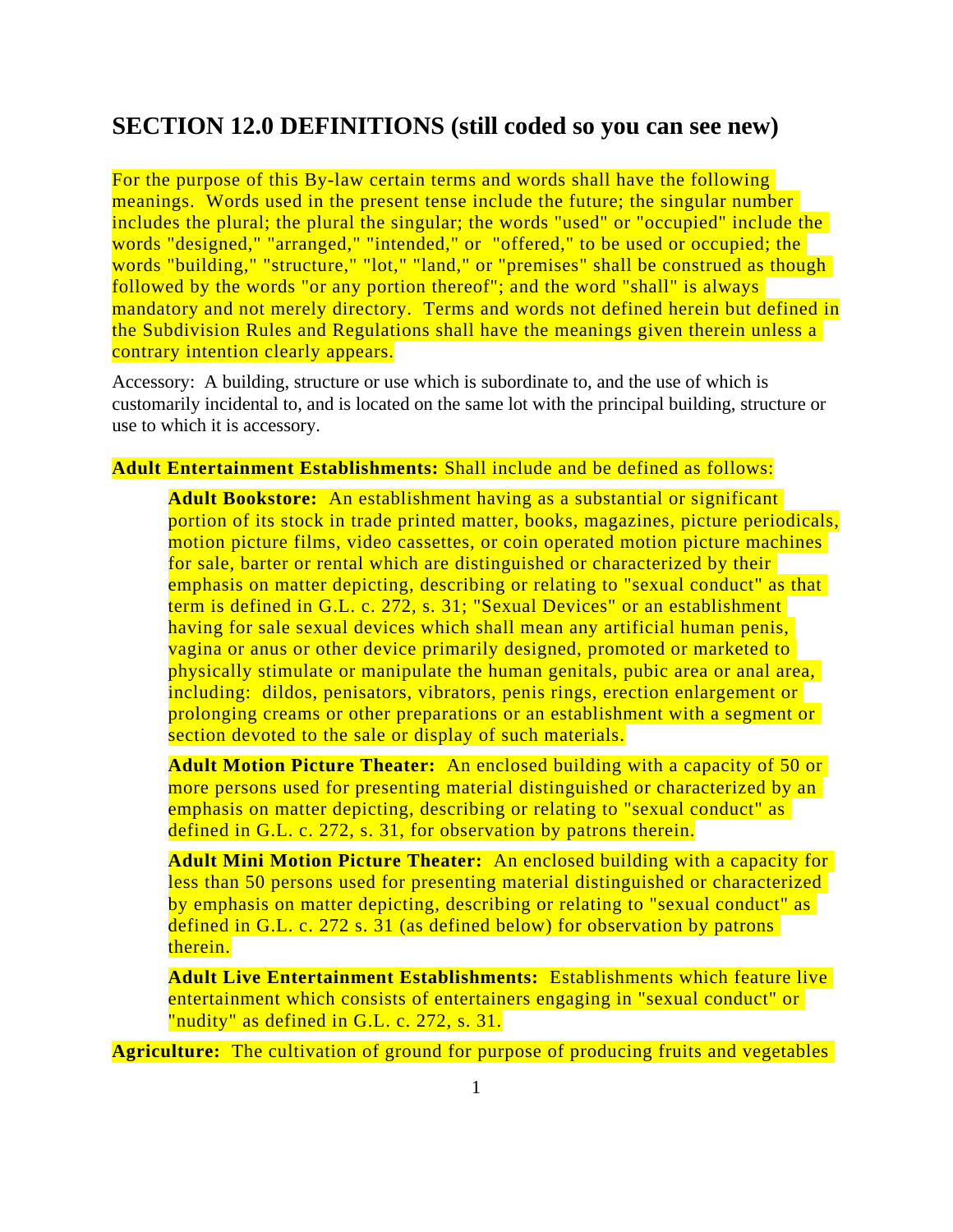for the use of man and beast, or the act of preparing the soil, sowing and planting seeds, dressing plants and removing crops, and includes aquaculture, horticulture, silviculture, viticulture, and raising or feeding of cattle and other livestock.

**Assisted Living Residence:** A residential development subject to certification by the executive office of elder affairs under G.L. c. 19D and 651 CMR 12.00.

**Boarder:** An individual other than a family member occupying a dwelling unit who, for consideration, is furnished sleeping accommodations, meals, and may be provided personal care or other services, but excluding guests at a bed and breakfast.

Building: A structure having a roof (including an awning or similar covering) adapted to permanent or continuous occupancy for assembly, business, education, industrial, institutional, residential or storage purposes. The term "building" shall be construed where applicable as if followed by the words "or portion thereof".

**Building height:** The distance from the mean pre-construction grade to the highest point of the roof excluding projections of unoccupied lanterns, turrets or other architectural elements.

**Business or Professional Office:** A business establishment, which does not offer a product or merchandise for sale to the public but offers a professional service to the public. However, general or personal service establishments are not to be included in the definition of business offices.

**Child Care Center:** A child care center as that term is defined in G.L. c. 15D, s. 1A.

**Commercial Recreation, Indoors:** Entertainment and recreational facilities operated as a business for gain, including but not limited to bowling alley, theater, fitness center, or sports arena, provided such use is housed indoors in sound-insulated structure protecting neighborhood from inappropriate noise in any season.

**Commercial Recreation, Outdoors:** Golf, swimming, tennis, or other outdoor recreational facility.

**Drive-In or Drive-Through Establishment:** A business establishment that includes service that is provided from a drive-up or drive-through window or other similar arrangement that allows the service of a patron while the patron remains in a vehicle, whether parked or live parked. The term shall include eating establishments and service establishments such as banks, dry cleaners, pharmacies, and the like, and automotive service stations and gasoline stations and the like.

**Dwelling:** A privately or publicly owned permanent structure containing a dwelling unit or dwelling units. The terms "one family," "two family," or "multifamily" dwelling shall not include hotel, lodging house, hospital, membership club, trailer, however mounted, or dormitory or structure solely for transient or overnight occupancy.

**Dwelling, single family:** A dwelling designed for occupancy by one family. **Dwelling, two family:** A dwelling with two dwelling units, separated by a fire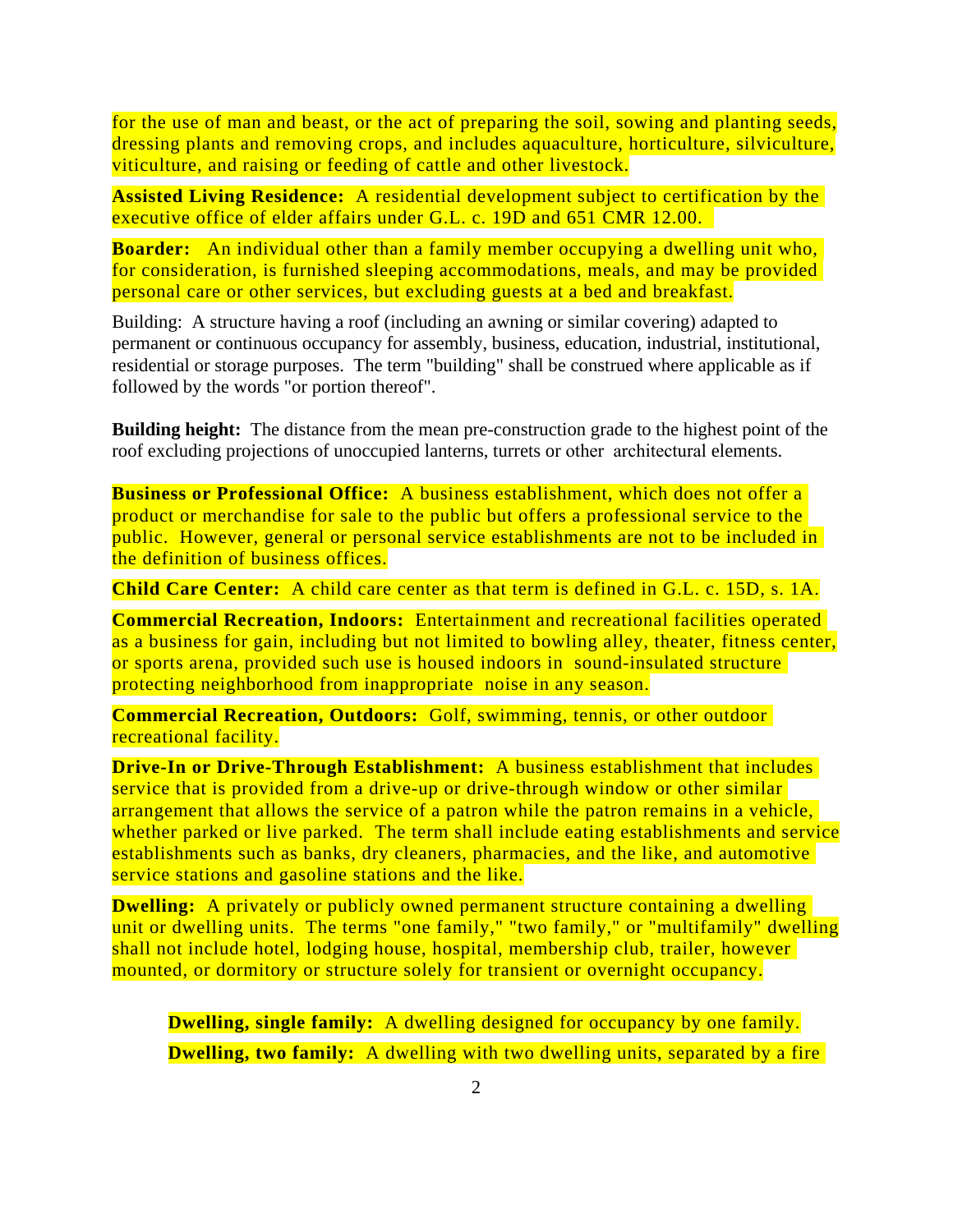# wall.

**Dwelling, Multifamily:** A building containing three or more dwelling units constructed on a single lot.

**Dwelling Unit:** One or more living or sleeping rooms arranged for the use of one or more individuals living as a single housekeeping unit, with permanent provisions for cooking, living, sanitary, eating, and sleeping facilities.

**Electric Charging Station, Level Two:** A facility equipped with a compatible cable such as J-1772, for the recharging of the batteries of motor vehicles.

**Essential Services:** Services and facilities offered by public utility or governmental agency by the erection, construction, alteration, or maintenance of underground or overhead gas, electrical, steam, or water transmission or distribution systems and structures, excluding power plants or transfer stations. Facilities necessary for the provisions of essential services include poles, wires, mains, drains, sewers, pipes, conduits, cables, fire alarm boxes, police call boxes, traffic signals, hydrants, and other similar equipment and accessories in connection therewith. Specifically excluded from this definition are municipal, state, or federal services and facilities.

**Family:** One or more persons related by blood or marriage, including domestic employees, occupying a dwelling unit and living as a single, housekeeping unit; provided, however, that a group of \_\_\_ or more persons who are not related by blood or marriage shall not constitute a family.

**Family day care home, large:** An accessory use as defined in G.L. c. 15D, s. 1A.

**Family day care home, small:** An accessory use as defined in G.L. c. 15D, s. 1A.

**Floor Area, Gross:** The sum of the areas of the several floors of a building, measured from the exterior faces of the walls. It does not include cellars, unenclosed porches or attics not used for human occupancy or any frontage.

**Funeral Home:** Facility for the conducting of funerals and related activities such as embalming.

**General Service Establishment:** Shop for lawn mower or small appliance repair, upholstery or furniture repair, bicycle repair person, printer, blacksmith, builder, carpenter, caterer, electrician, lawn mower service person, mason, painter, plumber or roofer.

**Grade: Mean pre-construction:** The average elevation as taken at twenty foot intervals around the full perimeter of the building including all attached garages, decks, bays and building extensions.

**Ground and Surface Water Resource Protection Overlay District:** for the purposes of Section 9.3, the following definitions shall apply:

Applicant: Any person filing an application.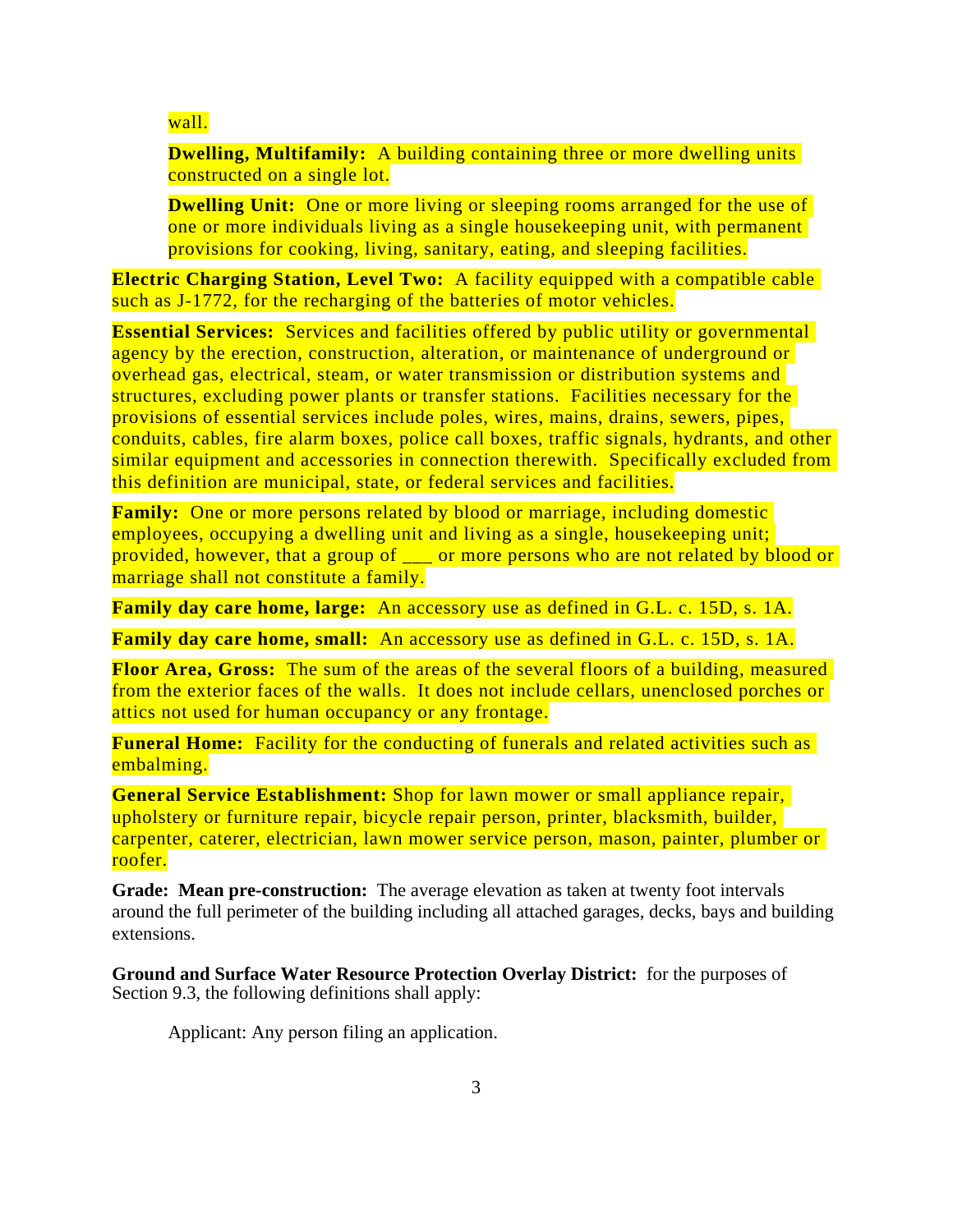Department: The Massachusetts Department of Environmental Protection (DEP).

Person: Any agency or political subdivision of the federal government or the Commonwealth, any state, public or private corporation or authority, individual, trust, firm, joint stock company, partnership, association, or other entity, and any officer, employee, or agent of such person, and any group of persons.

Zone I: The 400-foot protective radius required by the Department around a public water supply well or wellfield.

Zone II: That area of an aquifer which contributes water to a well under the most severe pumping and recharge conditions that can be realistically anticipated (180 days of pumping at safe yield, with no recharge from precipitation), as defined in 310 CMR 22.00. It is bounded by the groundwater divides, which result from pumping the well, and by the contact of the aquifer with less permeable materials such as till or bedrock. In some cases, streams or lakes may act as recharge boundaries. In all cases, Zone II shall extend upgradient to its point of intersection with prevailing hydrogeologic boundaries (a ground water flow divide, a contact with till or bedrock, or a recharge boundary).

Zone III: That land area beyond the area of Zone II from which surface water and ground water drain into Zone II, as defined in 310 CMR 22.00.The surface drainage area as determined by topography is commonly coincident with the ground water drainage area and will be used to delineate Zone III. In some locations, where surface and ground water drainage are not coincident, Zone III shall consist of both the surface drainage and the ground water drainage areas.

Zone A: (a) The land area between the surface water source and the upper boundary of the bank; (b) the land area within a 400 foot lateral distance from the upper boundary of the bank of a Class A surface water source, as defined in 314 CMR 4.05(3)(a); and (c) the land area within a 200-foot lateral distance from the upper boundary of the bank of a tributary or associated surface water body.

Zone B: The land area within one half mile of the upper boundary of the bank of a Class A surface water source, as defined in 314 CMR 4.05(3)(a), or edge of watershed, whichever is less. However, Zone B shall always include the land area within a 400-foot lateral distance from the upper boundary of the bank of the Class A surface water source.

Zone C: The land area not designated as Zone A or B that is either within the watershed of a Class A surface water source as defined by 314 CMR 4.05(3)(a), or contributes water runoff to Gravelly and Round Ponds.

Regulated Substances: Those substances found in the SPGA's Rules and Regulations, incorporated herein by reference.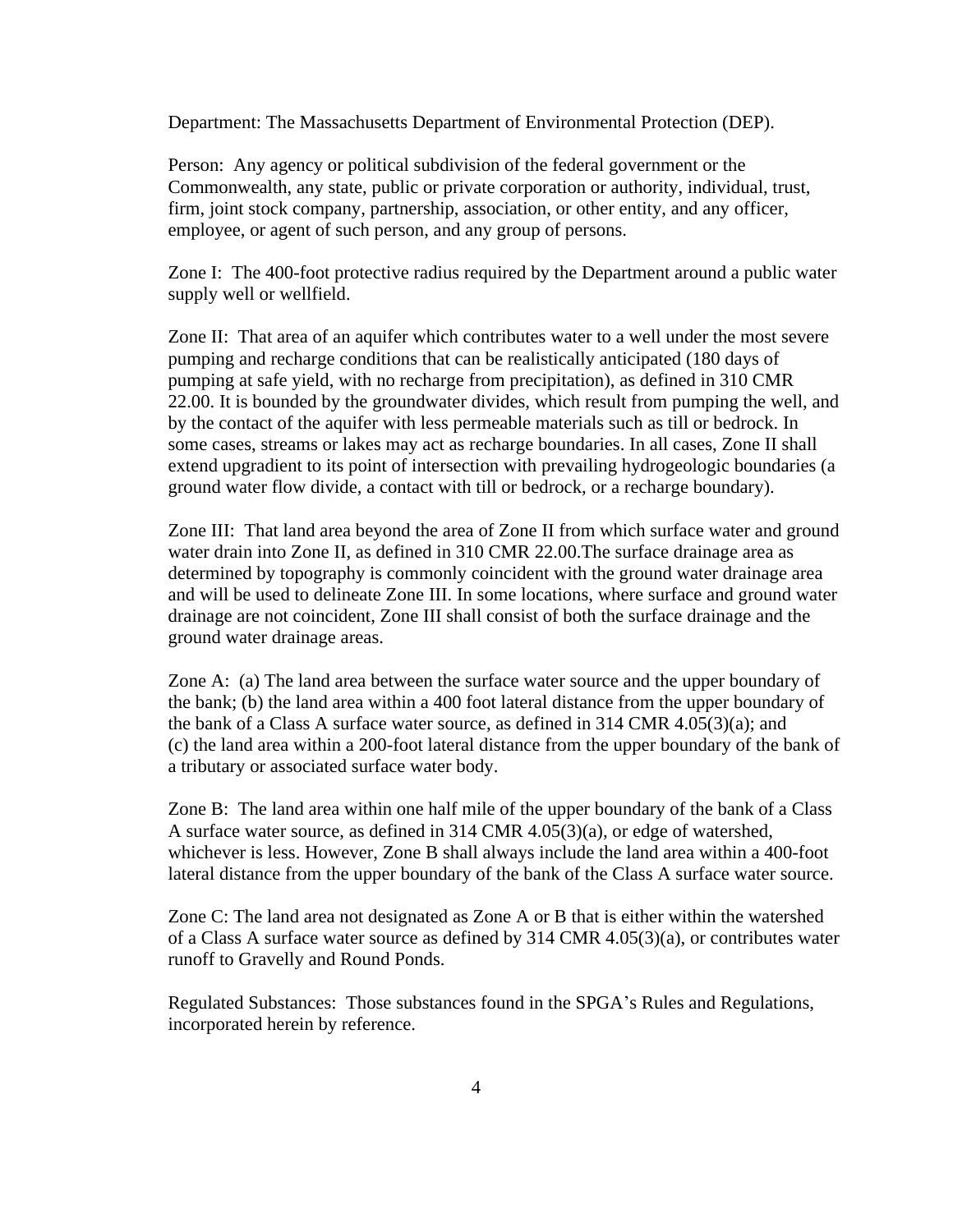Spill: The unpermitted release or escape of a Regulated Substance, irrespective of the quantity thresholds directly or indirectly to soils, surface waters, or ground waters.

# **Home Occupation:** An accessory use as set forth in Section \*\*\*.

**Hospital:** A building providing 24-hour in-patient or animal services for the diagnosis, treatment or other care of human or animal ailments including, where appropriate, a sanitarium, nursing home, convalescent home, and veterinarian services.

**Hotel:** A building or any part of a building containing rooming units without individual cooking facilities for transient occupancy and having a common entrance or entrances. A hotel may include a restaurant, bar or tavern, and accessory recreational facilities. Does not include a motel, boarding house, lodging house, or rooming house.

**Junk Yard:** A yard, field or other area used as a place for storage for more than thirty days for three or more unserviceable, discarded, worn-out, or junk motor vehicles. Also a yard, field, or other area used as a place of storage for discarded, worn-out or junk plumbing, heating supplies, household appliances or furniture; and/or discarded, scrapped or junk lumber; and/or old scrap copper, brass, rope, rags, batteries, paper trash, rubber debris, waste, and/or scrap metal.

**Kennel:** An establishment as defined in G.L. c. 140, s. 137A.

**Large-Scale Ground-Mounted Solar Photovoltaic Installation (LGSPI**): for the purposes of Section 10.1, the following definitions shall apply:

**Large-Scale Ground-Mounted Solar Photovoltaic Installation (LGSPI):** A solar photovoltaic system that is structurally mounted on the ground and is not roof-mounted, and has a minimum nameplate capacity of 250 kW DC.

**Rated Nameplate Capacity:** The maximum rated output of electric power production of the Photovoltaic system in Direct Current (DC).

Lot: The whole area of a single parcel of land in one ownership, with definite boundaries, used, or available for use, as the site of one or more buildings. A lot for the purpose of this Zoning By-Law may or may not coincide with a lot of record title.

Lot Width: Lot Width shall mean the length between the side lot lines of a straight line as measured parallel to the lot's street frontage (See Line "A"). If such lot width so measured at any point beginning at and moving from the street frontage toward the rear lot line ceases to be more than the length specified in the column headed "Minimum Lot Width" in Section 5.4, the area bounded by the lot front line (inclusive of the street frontage), side lot lines and the line representing the initial occurrence of the length specified in such Minimum Lot Width column shall not be less than eighty (80) percent of the lot's required area (as specified in the column headed "Minimum Lot Area" in Section 5.4)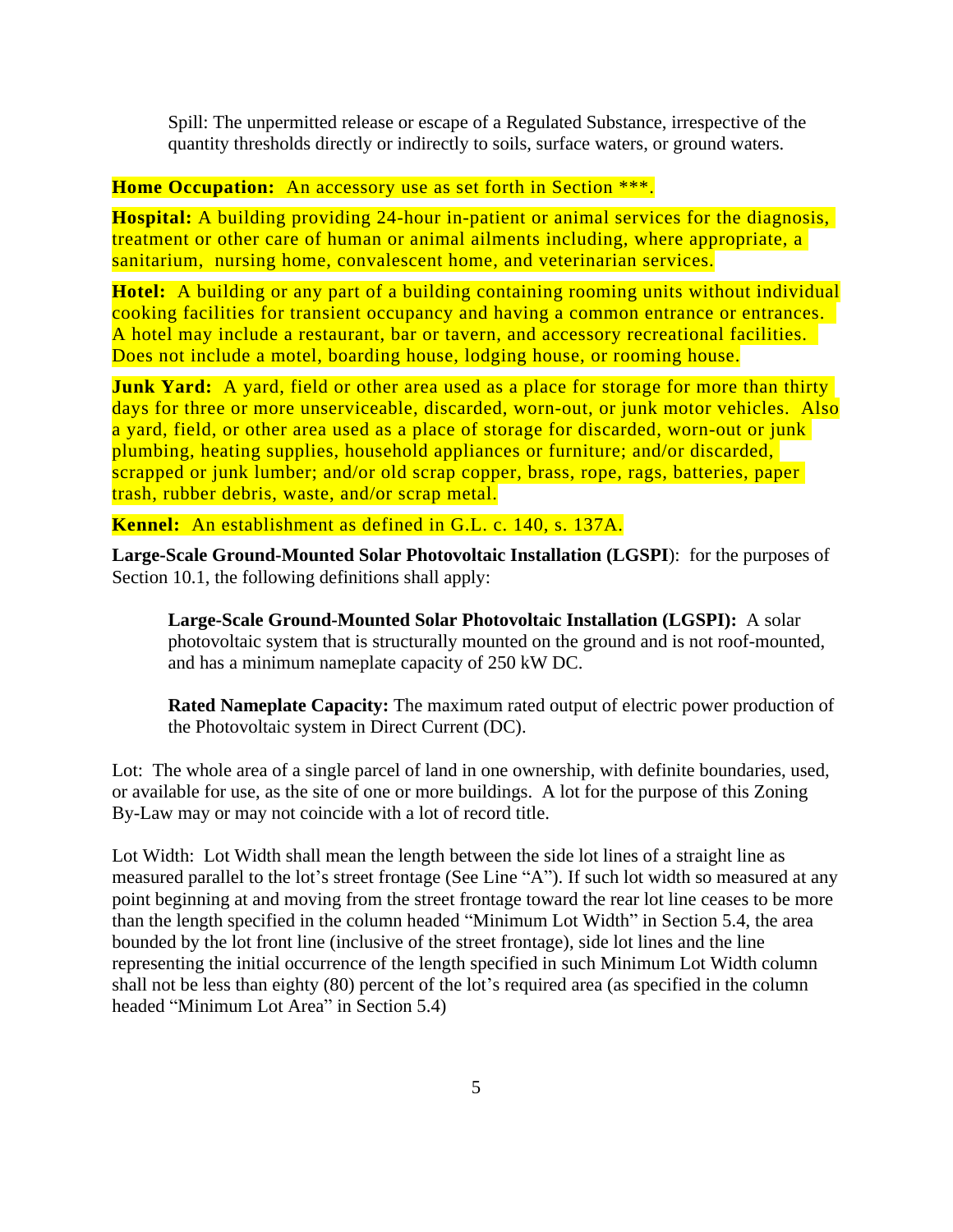

**Manufacturing:** A use engaged in the basic processing and manufacturing of materials, or the manufacture from previously prepared materials, of finished products or parts, including processing, fabrication, assembly, treatment, packaging, incidental storage, sales and distribution of such products.

**Marijuana Businesses:** The following definitions shall apply in Section 7.4:

**Marijuana Business:** A Medical Marijuana Treatment Center, Marijuana Establishment, or any combination or part thereof.

**Marijuana Establishment:** A marijuana cultivator, independent testing laboratory, marijuana product manufacturer, marijuana retailer, or any other type of licensed marijuana-related business for the non-medical, including recreational use of marijuana, as set forth in M.G.L. c. 94G, and any regulations promulgated thereunder.

**Medical Marijuana Treatment Center:** As defined by 105 CMR 725.000, et al., as it may be amended or superseded, and pursuant to all other applicable state laws and regulations, means a not-for-profit entity registered under 105 CMR 725.100, otherwise known as a Registered Marijuana Dispensary (RMD), that acquires, cultivates, possesses, processes (including development of related products such as edible MIPs, tinctures, aerosols, oils, or ointments), transfers, transports, sells, distributes, dispenses, or administers Marijuana, products containing Marijuana, related supplies, or educational materials to registered qualifying patients or their personal caregivers, as those terms are defined under 105 CMR 725.004. Unless otherwise specified, RMD refers to the site(s) of dispensing, cultivation, and preparation of Marijuana.

**Recreational Marijuana Establishment:** a marijuana cultivator, independent testing laboratory, marijuana product manufacturer, marijuana retailer or any other type of licensed marijuana-related business.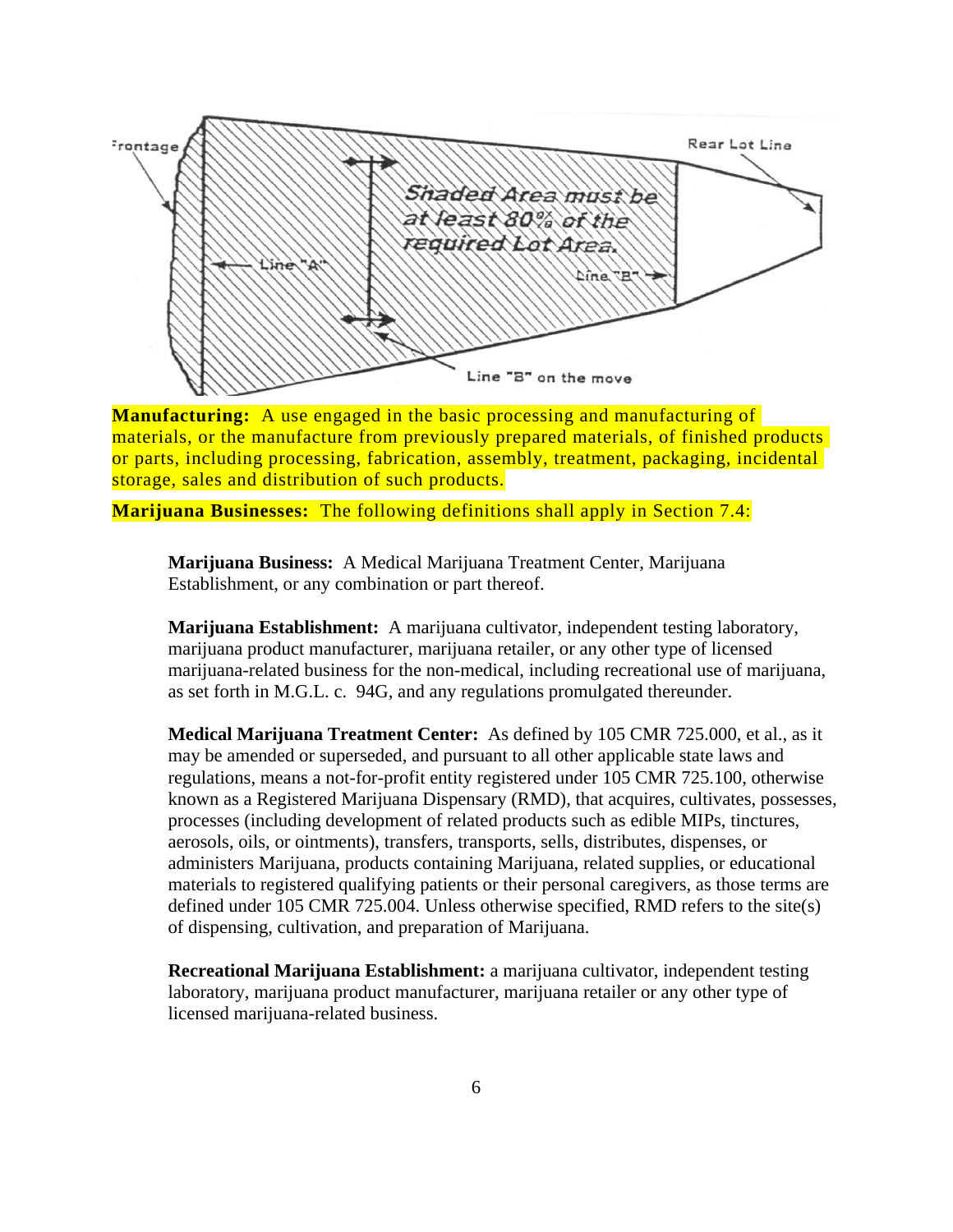**Medical Clinic:** A facility as defined in 105 CMR 145.020, including a mobile clinic and urgent care facility.

**Medical Office:** A building designed and used as an office by physicians, dentists, or psychotherapists for the diagnosis and treatment of human patients that does not include overnight care facilities or licensing as a clinic.

**Private Club, not for profit:** A social, sports or fraternal nonprofit association or organization which is used exclusively by members and their guests which may contain bar facilities.

**Motel:** A building or any part of a building containing rooming units without individual cooking facilities for transient occupancy and having a common entrance or entrances. Generally, does not include a restaurant, bar or tavern, or accessory recreational facilities. Does not include a boarding house, lodging house, or rooming house.

**Motor Vehicle Hourly Rental Station:** A facility at which, by contract, motor vehicles are made available for rent for a period not longer than 24 hours.

**Motor Vehicle Light Service Station:** A building or premises used for the dispensing, sales or offering for sale of motor fuels directly to users of motor vehicles. Other sales activities and any repairs shall be activities minor in scope and clearly subordinate to the sale of motor fuels, oils and lubricants. No drive-through facilities are permitted without further zoning relief.

**Motor Vehicle Repair:** A building or use which is designed or intended to be used for the storage, servicing, repair, maintenance, or cleaning of motor vehicle equipment.

**Motor Vehicle Sales:** Premises for the sale of used or new motor vehicles, including supplying of fuel, oil, lubrication, washing, or repair services, but not to include body work or painting.

## **Parking Area:**

**Personal Service Establishment:** A facility providing personal services such as hair salon, barber shop, tanning beds, dry cleaning, print shop, photography studio, and the like.

**Personal Wireless Telecommunications Service Facilities:** The following definitions shall apply for the purposes of Section 7.1:

**Personal Wireless Telecommunication Service:** Commercial mobile services, unlicensed wireless services and common carrier wireless exchange access services.

**Personal Wireless Telecommunication Service Facilities:** Facilities for the provision of personal wireless telecommunication services.

**Qualified Acre:** Agricultural land on which the sale of products produced from the agriculture, aquaculture, silviculture, horticulture, floriculture or viticulture use on the parcel annually generates at least \$1,000 per acre based on gross sales dollars in area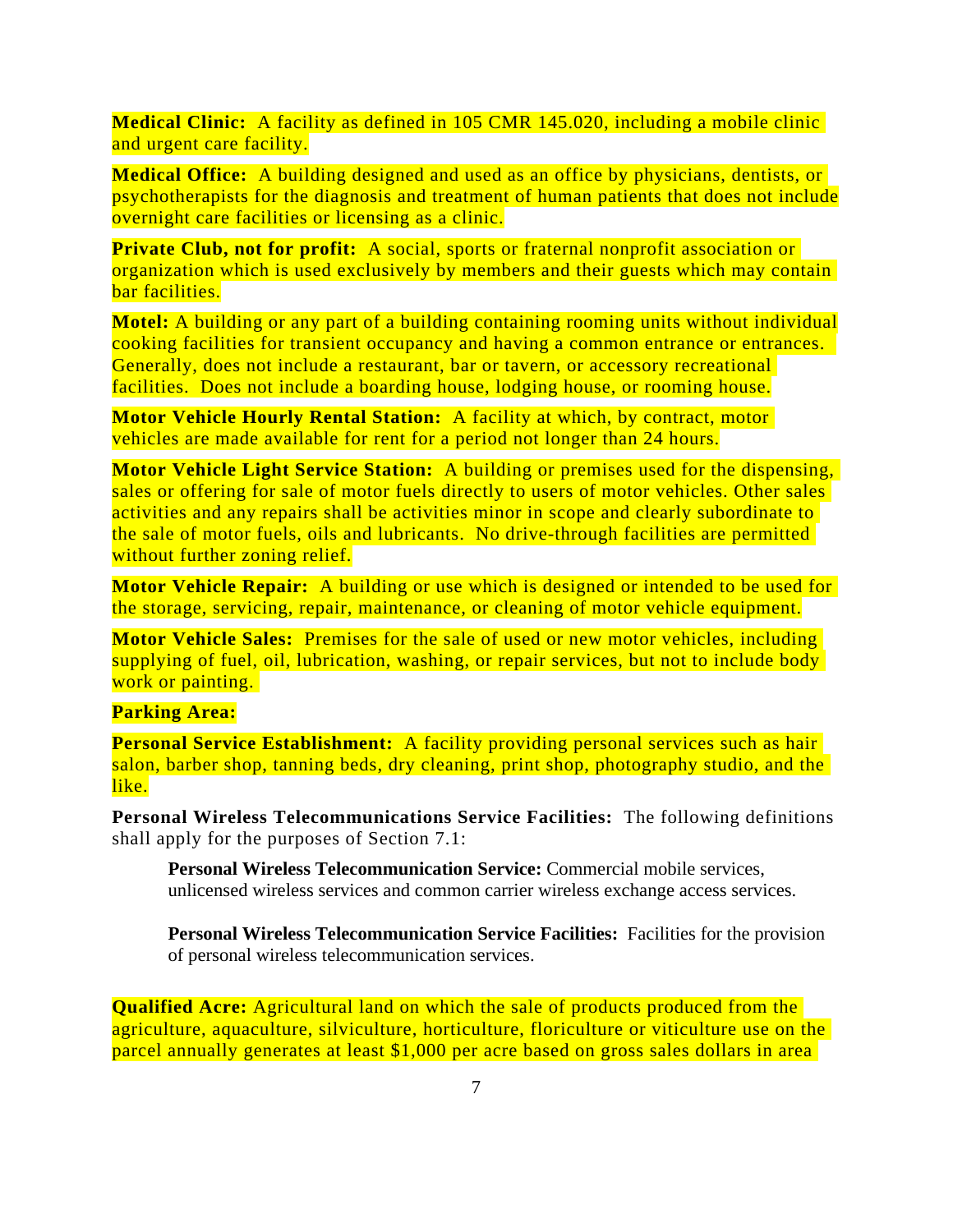not zoned for agriculture, aquaculture, silviculture, horticulture, floriculture or viticulture.

**Retail:** A facility selling new or used goods to an end user but not otherwise specifically listed in the Table of Use Regulations.

**School Aged Child Care Program:** A school aged child care program as that term is defined in G.L. c. 15D, s. 1A.

**Sign:** For the purposes of Section 6.2, the following definitions shall apply:

Special Permit: A specific authorized use within this Zoning By-Law that may be granted upon application to the designated special permit granting authority.

Street: Any accepted town way, a way established by or maintained under county, state or federal authority, a way established by and constructed according to a subdivision plan approved in accordance with the Subdivision Control Law, and a way determined by the Planning Board to have sufficient width, suitable grades and adequate construction to provide for the needs of vehicular traffic in relation to the proposed use of the land, and for the installation of municipal services to serve such land and the buildings erected or to be erected thereon. A public or private way shall not be deemed to be a street relative to any lot that does not have rights of access to and passage over said way.

Story, half: A story with a sloping roof, the area of which story at a height of four (4) feet above the floor does not exceed two-thirds of the floor area of the story immediately below it.

Structure: A combination of materials assembled at a fixed location to give support, shelter or utility, including but not limited to, buildings (whether principal or accessory), platforms and decks, swimming pools, tennis or similar courts, satellite dishes of three (3) feet diameter or greater, sheds, shelters, and display signs. The term "structure" shall be construed where applicable as if followed by the words "or portion thereof". The term "structure" shall not include walls or fence.

**Topographical Changes and Land Clearing:** For the purposes of Section 6.6, the following definitions shall apply:

Setback Area: That portion of the lot from its exterior boundaries to the lines delimiting its minimum front, side and rear building setbacks as prescribed by Section 4.0.

Setback Area, Central Front: That portion of the Setback Area of a lot between the lines delimiting its minimum side building setbacks from its front exterior boundaries to the line delimiting its minimum front building setback, all as so prescribed.

Setback Area, Side/Rear: That portion of the Setback area not defined at "Central Front."

Interior Area: That part of a lot not included in the Setback Area.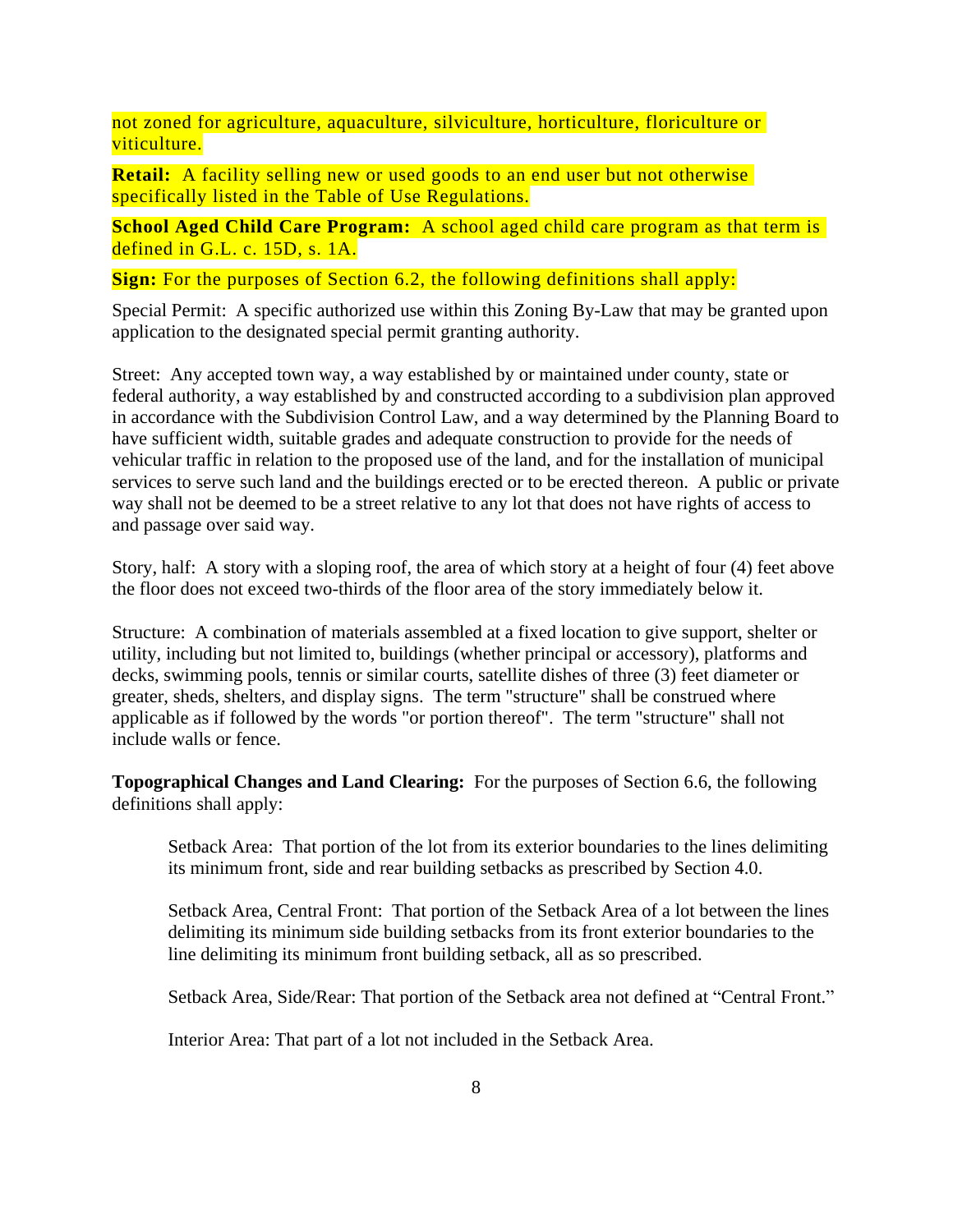Green Activities: Planting, trimming, harvesting, additions, subtractions or other changes of, in or to the trees, shrubs, grass, plants, vegetation or other non-nuisance agricultural, horticultural, floricultural or silvicultural products. Without limitation of the generality of the foregoing, "Green Activities" include the annual addition of up to twelve (12) inches of soil or other material to any area.

Ledge: A boulder or rock formation, whether or not cracked or broken into contiguous pieces, (1) which has a volume of three (3) or more cubic yards, or (2) the removal of all or any part of which, in the opinion of the Building Inspector or as proposed by the lot owner, normally would involve either blasting or hoe-ramming. Such Ledge is an exposed ledge if its uncovered surface area is fifty (50) or more square feet.

Authorized Structures/Drives Activities: Construction, maintenance or other changes (a) within the layout of any street, or sidelines of any easement for any common driveway on which the lot has frontage, or (b) under the Subdivision Rules and Regulations or this Bylaw within the footprint of buildings and other structures, and sidelines of driveways and turnarounds, authorized (with specific reference to any ledge removal permitted) by either the Planning Board or the Zoning Board of Appeals or (c) within the footprint of a residential building, provided that any excavation does not exceed a depth of fifteen (15) feet from the pre-construction grade and is authorized by a building permit issued by the Inspector of Buildings.

Septic Activities: Construction, maintenance or other changes in a septic system authorized (with specific reference to any ledge removal permitted) after a public hearing by the Board of Health.

Utility Activities: Construction, maintenance or other changes in water, gas, sewer, electric, telephone, cable and other utilities installed underground within one or more trenches each not exceeding 4 feet in width (the number and location of such trenches to be as determined by the Planning Board under the Subdivision Rules and Regulations, otherwise by the Building Inspector) extending (a) from the front exterior boundary of the lot through the Center Front Setback Area to structures within the Interior Area, and/or (b) between structures within the lot.

**Toxic or Hazardous Materials:** Any substance or mixture of such physical, chemical or infectious characteristics as to pose a significant, actual or potential hazard to water supplies, or other hazard to human health, if such substance or mixture were discharged to land or waters of this town. Toxic or hazardous materials include, without limitation, organic chemicals, petroleum products, heavy metals, radio-active or infectious wastes, acids and alkalies, and include products such as pesticides, herbicides, solvents and thinners. Wastes generated by the following activities, without limitation, are presumed to be toxic or hazardous unless and except to the extent that anyone engaging in such an activity can demonstrate the contrary to the satisfaction of the Board of Health and the Board of Selectmen: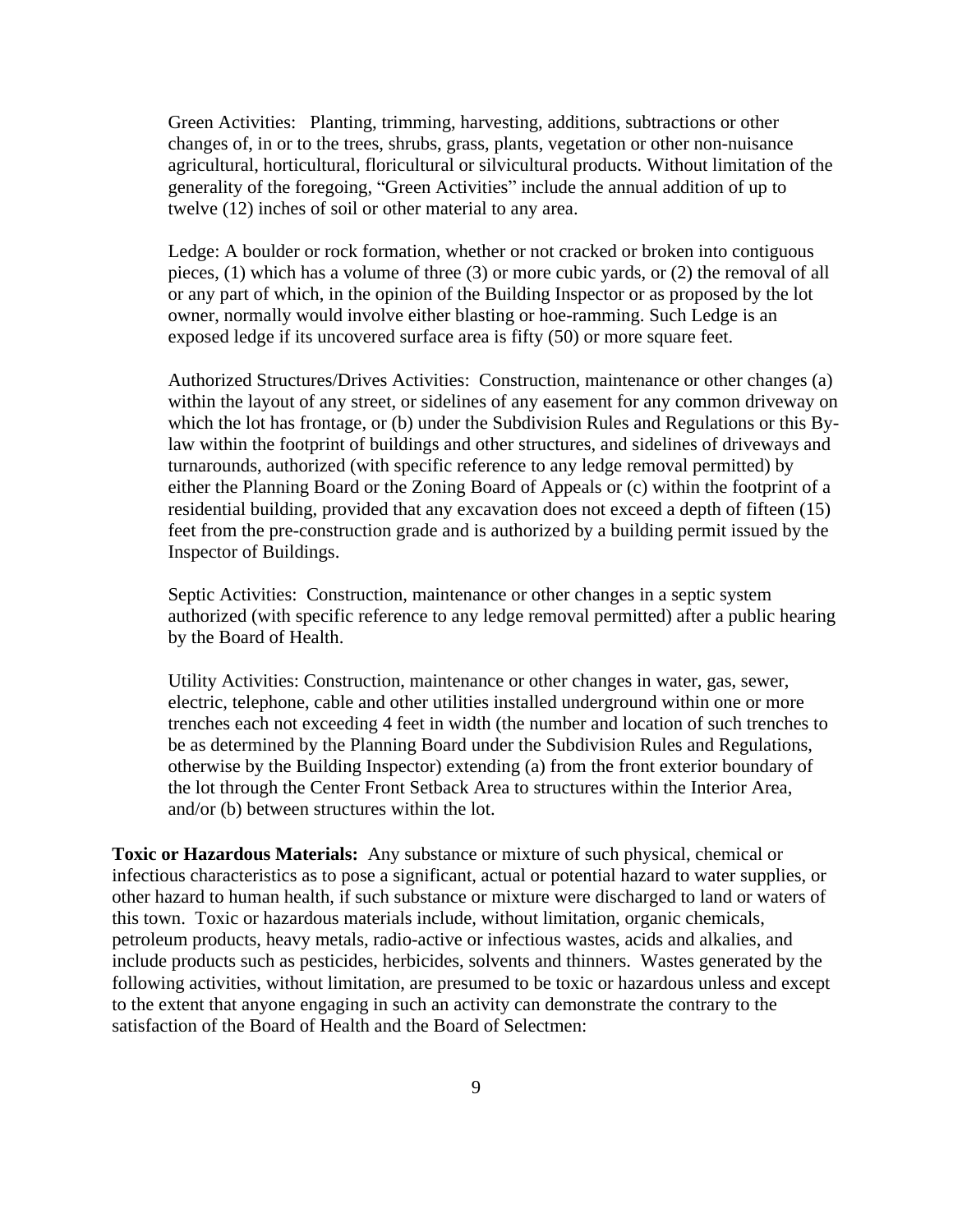- Airplane, boat and motor vehicle service and repair
- Chemical and bacteriological laboratory operation
- Cabinet making
- Dry cleaning
- Electronic circuit assembly
- Metal plating, finishing and polishing
- Motor and machinery service and assembly
- Painting, wood preserving and furniture stripping
- Pesticide and herbicide application
- Photographic processing
- Printing

**Veterinary facility or clinic:** A place where animals or pets are given medical or surgical treatment and the boarding of animals is limited to short term care incidental to the use.

**Warehouse:** A building used primarily for the storage of goods and materials, for distribution, but not for sale on the premises.

**Warehouse, Mini or Self Storage:** Establishment providing individual storage units for long or short term rental to persons or businesses.

Wind Energy Conversion Facilities: For the purposes of Section 10.2, the following definitions shall apply:

Distributed Generation: Energy generation that is located at or near the end-user.

Height: The height of a wind turbine measured from grade elevation at the base of the tower to the elevation at the tip of the blade at its highest point.

Nacelle: The frame and housing at the top of the tower that encloses the gearbox and generator and protects them from the weather.

Rotor: The blades and hub of the wind turbine that rotate during turbine operation.

Wind Energy Conversion Facility (WECF): All equipment, machinery and structures utilized in connection with the conversion of wind to electricity. This includes, but is not limited to, all transmission, storage, collection and supply equipment, substations, transformers, site access, service roads and machinery associated with the use.

Wind Monitoring or Meteorological Test Tower (Met Tower): A temporarily installed tower used for supporting anemometer, wind vane and other equipment to assess the wind resource at a predetermined height above the ground.